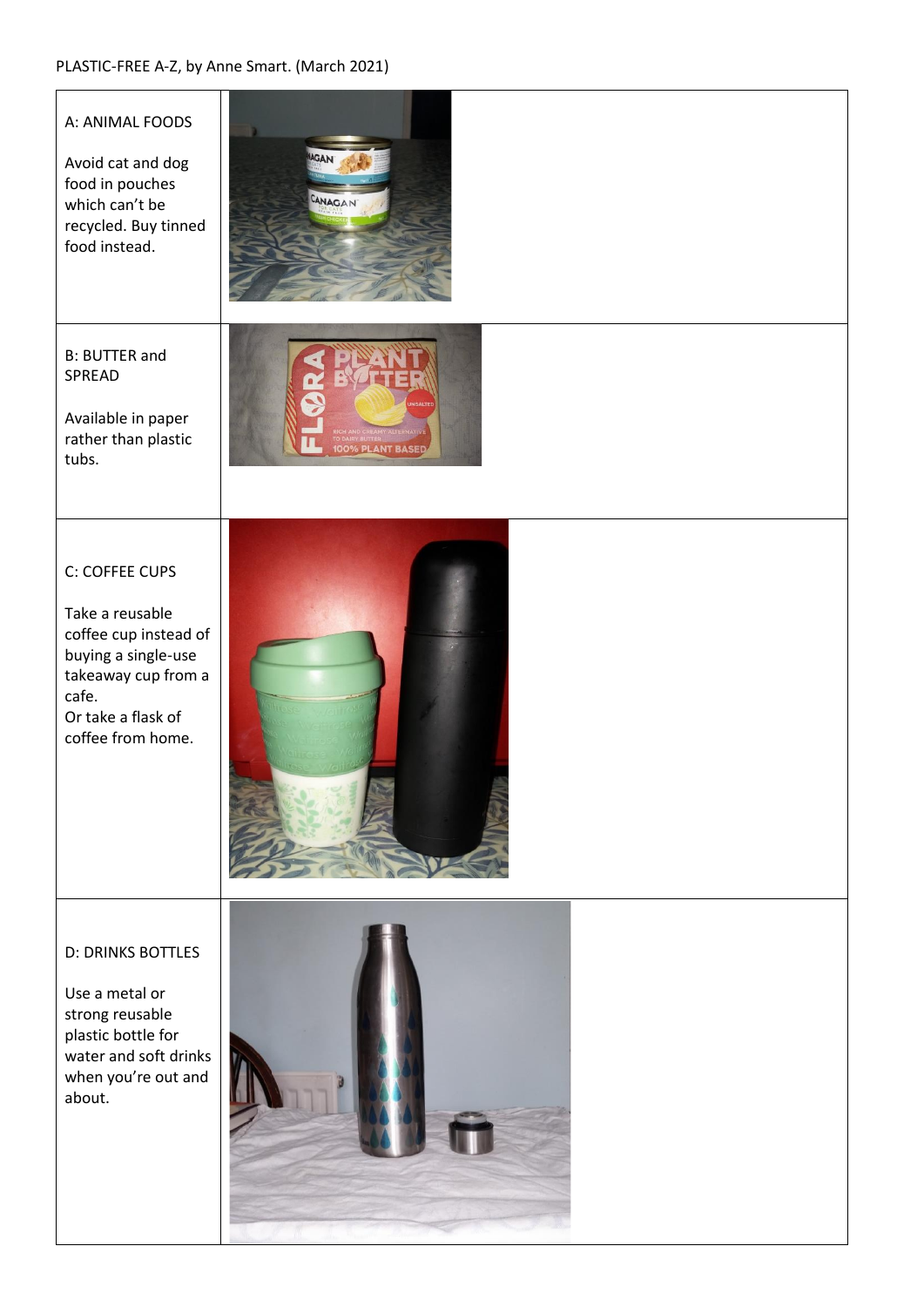# E:ECO-EGG

Use instead of washing detergent. Has 2 types of pellets inside, which cause friction and clean your clothes. Replace pellets after approx. 50 washes.



### F: FOOD COVERING

Put a plate over leftover food in the fridge; no need to use clingfilm. Alternatively use Beeswax wraps/ covering.



#### G: GARDEN POTS

Terracotta, or biodegradable plant fibre seed pots.

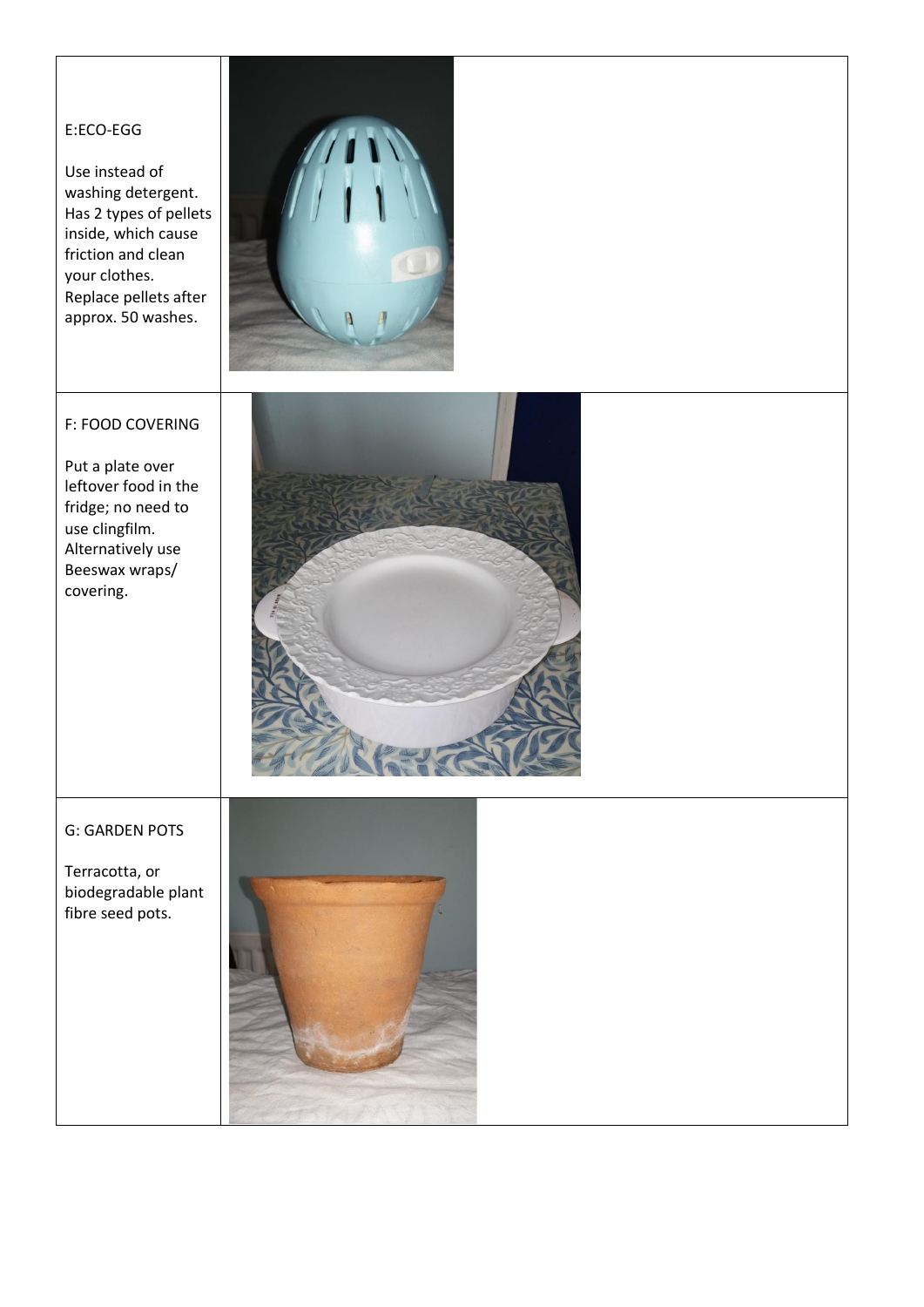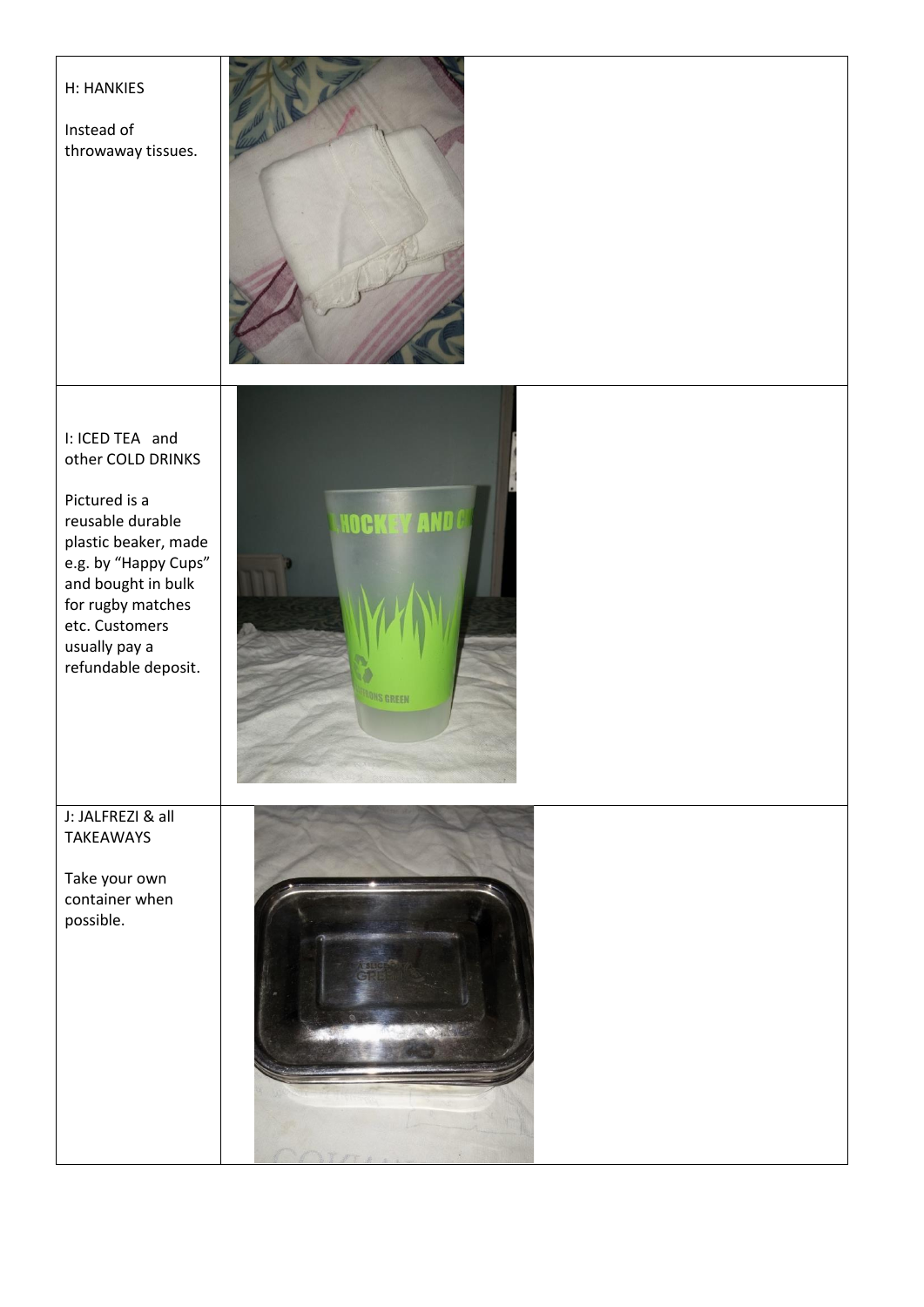# K: KILNER JARS

And other GLASS JARS for storing food in the freezer



L: LEGGINGS AND ALL CLOTHES Try to buy fewer clothes, and wash them less often. Natural fibres e.g. cotton shed fewer fibres when washed. Avoid buying material like Polyester, which sheds harmful microfibres /microplastics



### M: MEAT AND FISH

Take your own container to the supermarket counter

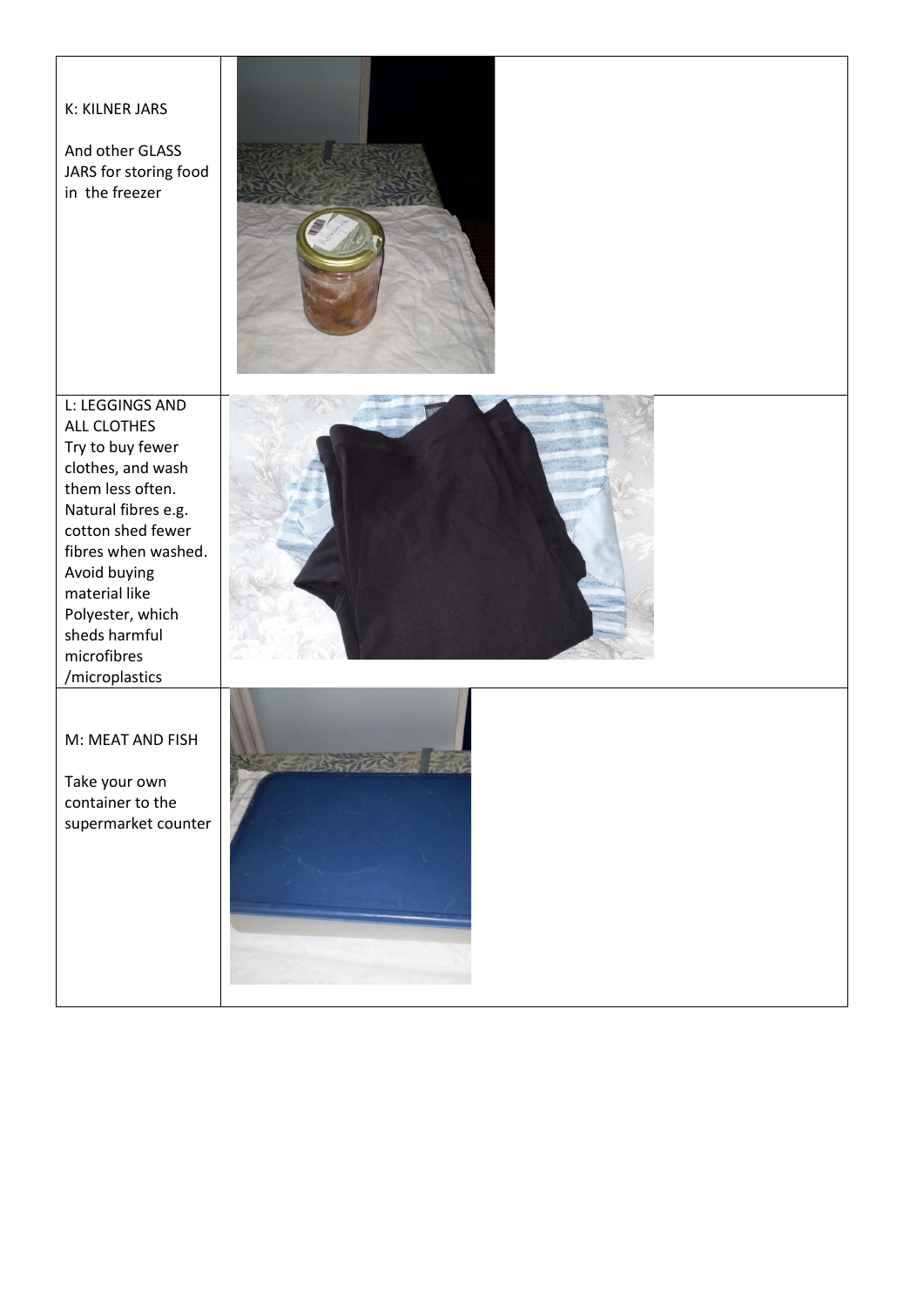#### N: NAPPIES

There are several reusable nappies on the market. Or you can use a traditional terry towelling washable nappy.



# O: OAT MILK

Easy to make at home, and keep in a glass bottle in the fridge.

Dairy: Milk and More deliver milk, yoghurt and cream in glass returnable bottles.



## P: PERIOD PRODUCTS

Pictured pads are washable, available from Mama Designs in various sizes.

Or: Plastic-free single-use pads are made e.g. by Natracare and sold in Waitrose.

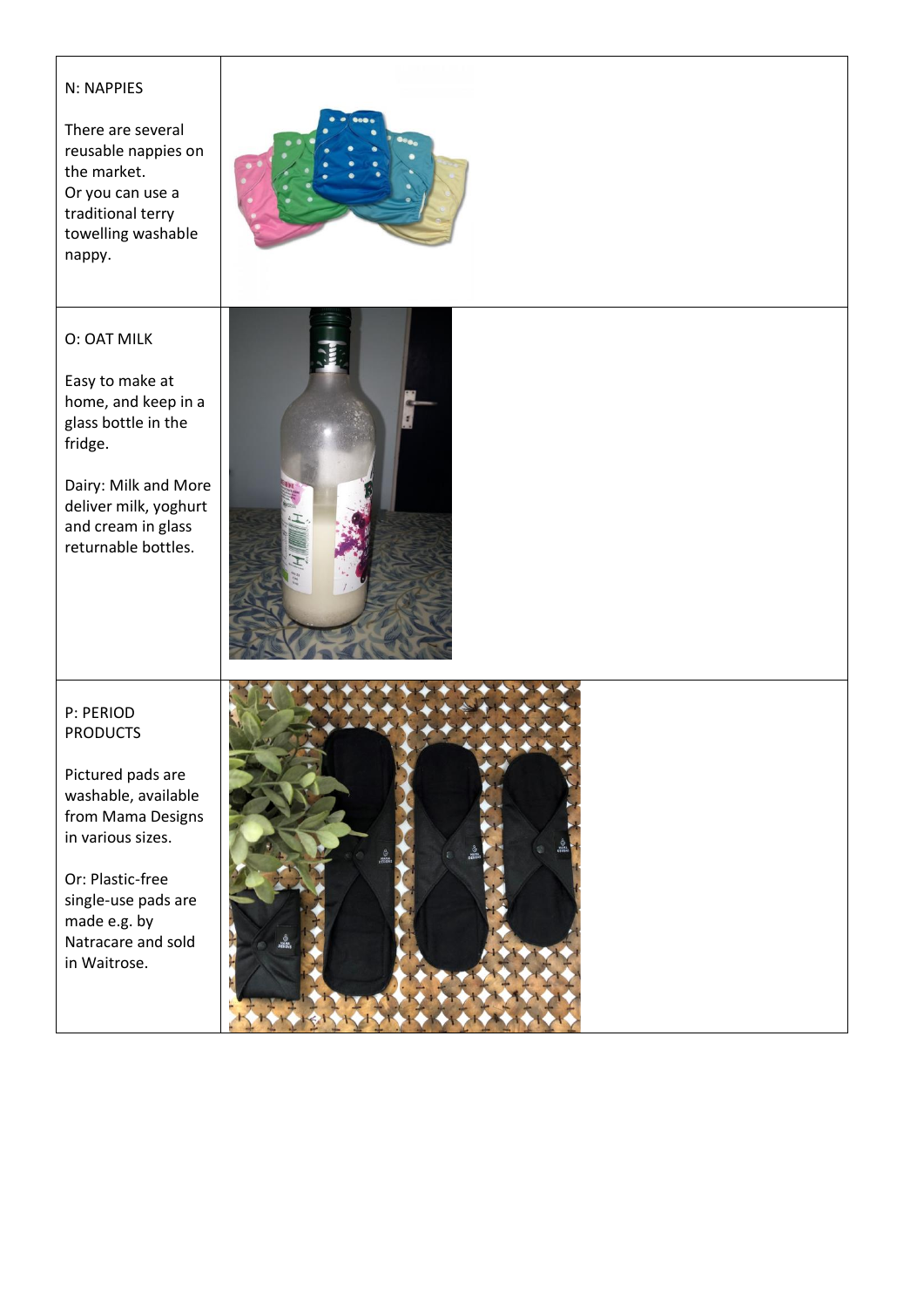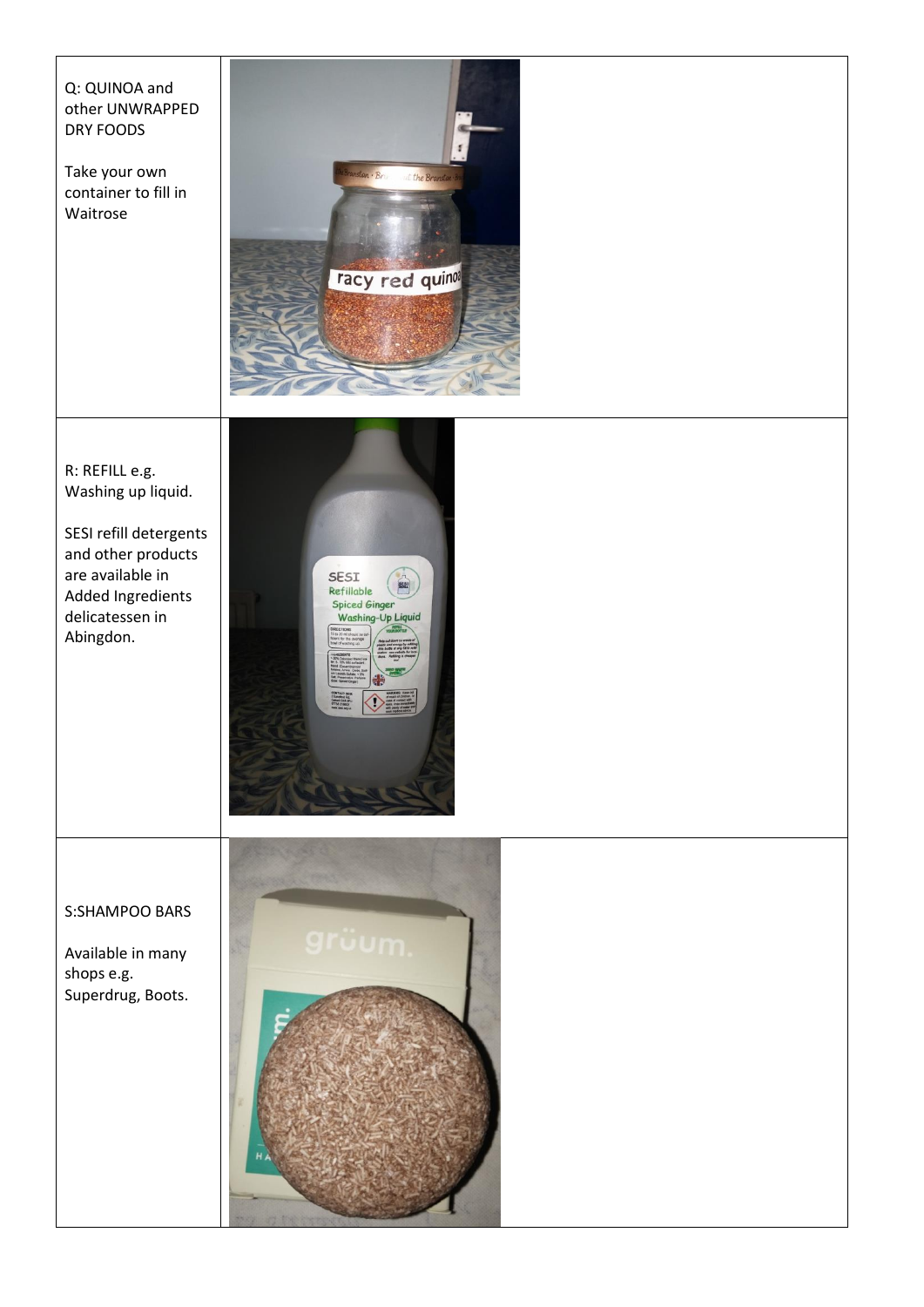T:TOOTH POWDER Instead of tube of toothpaste.

DENTAL FLOSS in a glass vial instead of plastic. From Holland & Barrett or on-line e.g. Georganics.



U: UVA: FINE CEYLON TEA And all TYPES of TEA

Use tea leaves in a teapot or infuser.



## V: VEGAN FOODS e.g. FALAFEL

You can make your own Falafel with chickpeas.